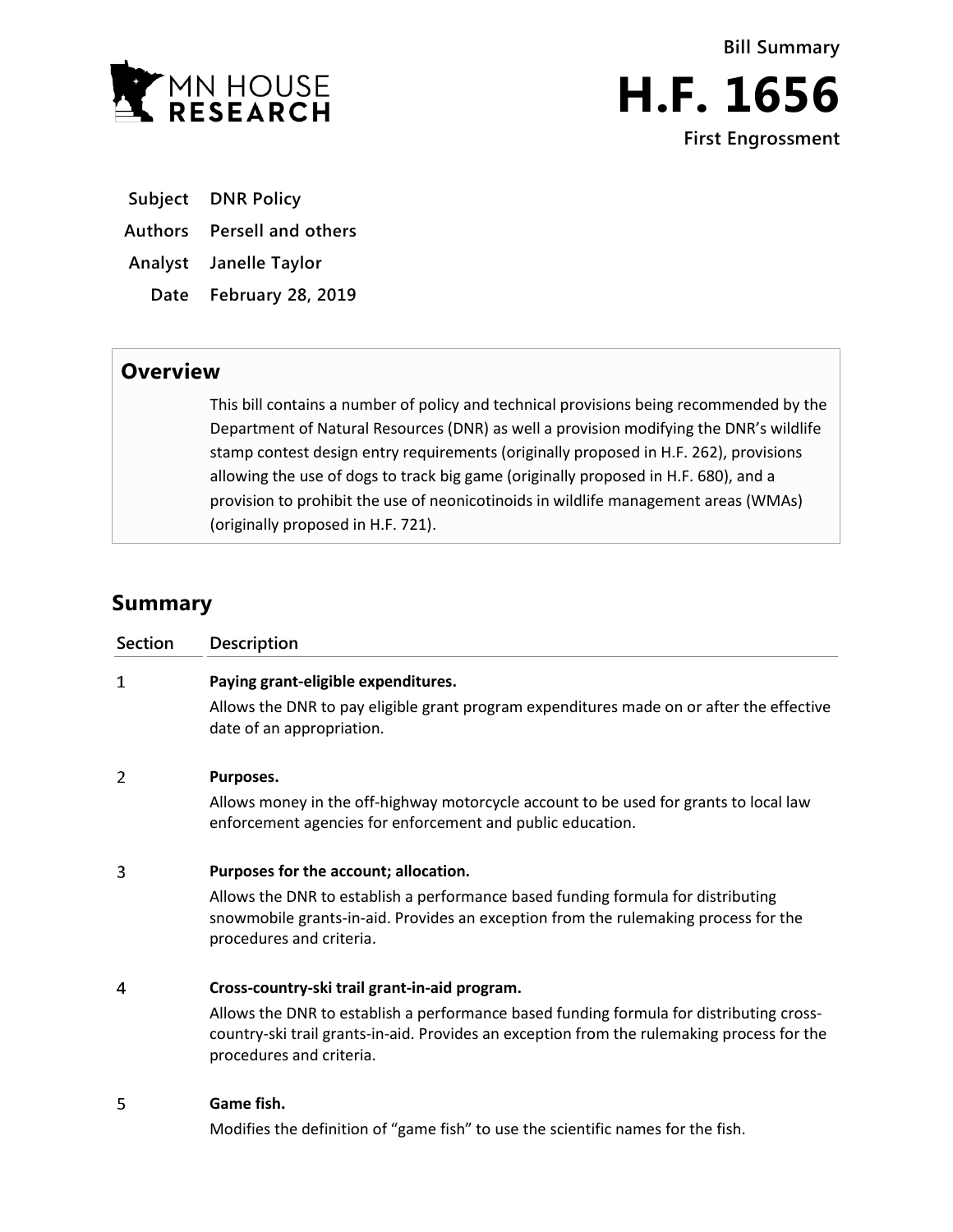### **Section Description**

| 6  | Rough fish.                                                                                                                                                                                                                                                   |
|----|---------------------------------------------------------------------------------------------------------------------------------------------------------------------------------------------------------------------------------------------------------------|
|    | Removes burbot and cisco from the definition of rough fish.                                                                                                                                                                                                   |
| 7  | Walk-in access program.                                                                                                                                                                                                                                       |
|    | Modifies the walk-in access program so that lands not otherwise open to the public for<br>hunting are eligible, rather than only private lands as currently eligible.                                                                                         |
| 8  | Insecticides in wildlife management areas.                                                                                                                                                                                                                    |
|    | Prohibits a person from using a product that contains an insecticide from the<br>neonicotinoid class of insecticides in a WMA.                                                                                                                                |
| 9  | Owner responsibility; penalty amount.                                                                                                                                                                                                                         |
|    | States that penalties for an owner of a dog who pursues big game do not apply to a<br>person using a dog in compliance with the new provisions allowing leashed dogs to track<br>big game established in section 14.                                          |
| 10 | Small-game surcharge and donation.                                                                                                                                                                                                                            |
|    | Exempts nonresident small game licenses for those age 16 or 17 from the small game<br>license surcharge.                                                                                                                                                      |
| 11 | Dogs pursuing big game.                                                                                                                                                                                                                                       |
|    | States that provisions allowing a person to kill a dog wounding, killing, or pursuing big<br>game during certain times do not apply to a dog used in compliance with the new<br>provisions allowing leashed dogs to track big game established in section 14. |
| 12 | <b>Exceptions.</b>                                                                                                                                                                                                                                            |

Provides exceptions from the ban on using artificial lights while hunting to allow a person to use a handheld artificial light: (1) while possessing a firearm when tracking a wounded or dead bear in compliance with the new leashed dog provisions; and (2) to track a wounded or dead deer in compliance with the new leashed dog provisions. Provides a definition of "handheld artificial light" for purposes of the provision as "an artificial light that is carried in the hand or attached to the person."

#### 13 **Using dogs and horses to take big game prohibited.**

Provides an exception from the ban on using a dog or horse to take big game for the new provision allowing the use of leashed dogs to track big game.

#### 14 **Using dogs to locate wounded deer or bear.**

**Subd. 1. Using dogs allowed.** Allows a person to use a dog to locate and retrieve a wounded deer or bear only as provided in this section.

**Subd. 2. Requirements for hunters and handlers.** Requires hunters using a dog to track wounded deer or bear to have a valid hunting license to take the deer or bear. If using a dog handler, the handler must have a license or be accompanied by a licensed hunter. Requires the hunter and any dog handler to be on foot and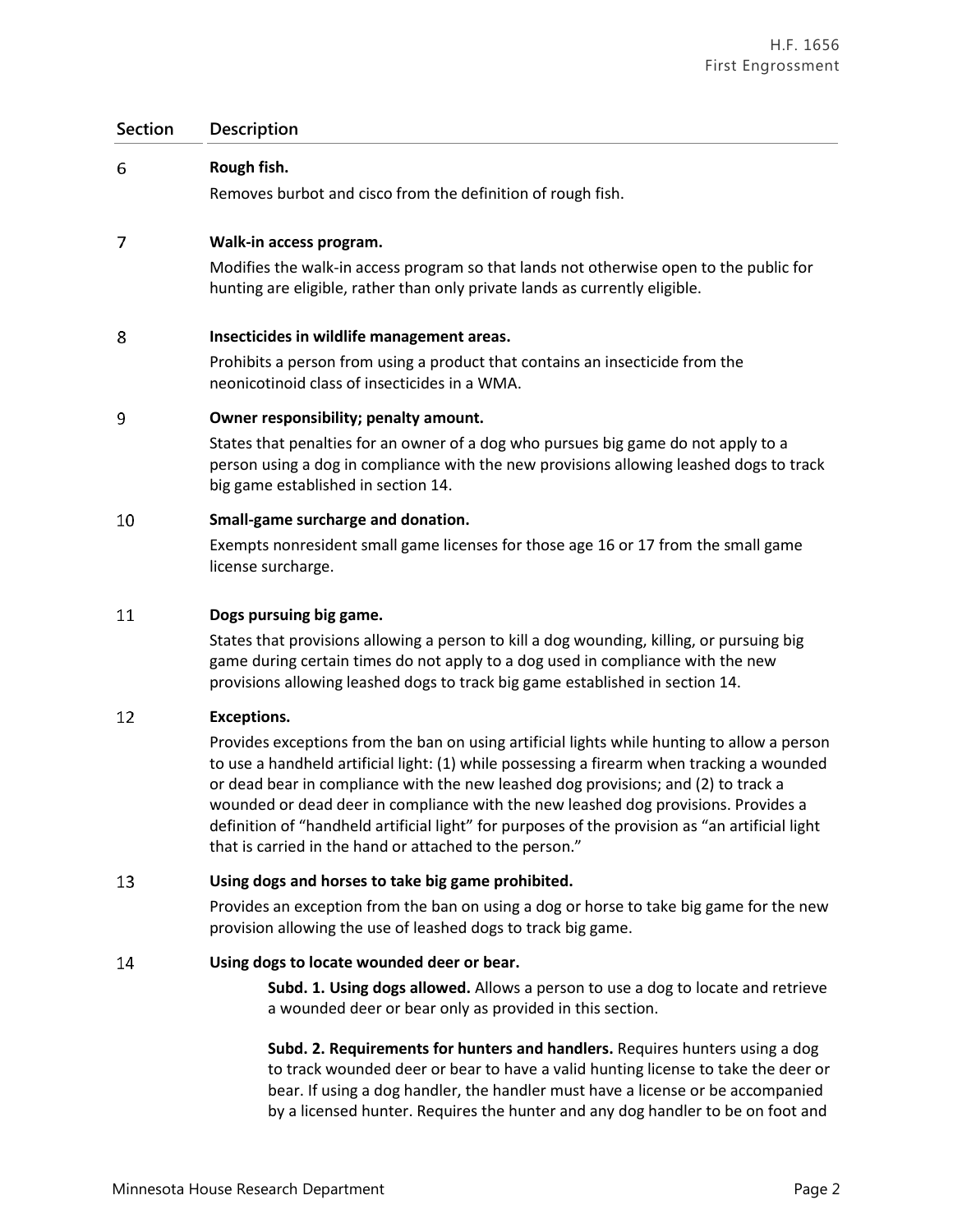### **Section Description**

wear blaze orange or blaze pink and requires any light used to be a handheld artificial light as defined in section 12.

**Subd. 3. Requirements for dogs.** Requires dogs used under this section to be accompanied by the hunter and any handler until the bear or deer is located. The dog must be physically controlled and on a leash at all times and the leash must not exceed 30 feet. Requires the dog owner's information to be on the dog. States that the hunter and any handler are jointly responsible for the dog. States that violations of this subdivision are subject to the misdemeanor penalties and license revocations and restrictions applicable to those violating game and fish laws.

**Subd. 4. Additional requirements.** States that the state trespass laws apply including all requirements to gain permission to enter private or public property. Allows the use of dogs outside of the legal shooting hours or open season, but it must be reported to the local conservation officer.

#### 15 **Taking animals causing damage.**

Requires traps used to take certain animals causing damage to be tagged with the landowner's name and telephone number, or when placed by an agent of the landowner, the agent's information. Requires the removal or destruction of beaver dams to be done in compliance with new provisions established in the next section.

#### 16 **Removing beaver dams; agreement by landowner.**

Allows a person to remove or destroy a beaver dam from the person's property unless the removal/destruction of the dam would change or diminish the historical water levels, course, current, or cross section of public waters, or when a public waters work permit is otherwise required. Prohibits a person from removing/destroying a beaver dam on public property or someone else's without permission. Allows a person to petition a district court for relief if they fail to get the property owner's permission.

#### 17 **Government units.**

Allows any government unit to kill beaver causing damage and remove or destroy any associated beaver lodge or dams subject to existing permit requirements and the new provisions established in the previous section.

#### 18 **Permits and notice; requirements.**

Modifies special permit and notification requirements for road authorities and government units when killing beaver to only require permits when taking a beaver two weeks before or after the trapping season for beaver.